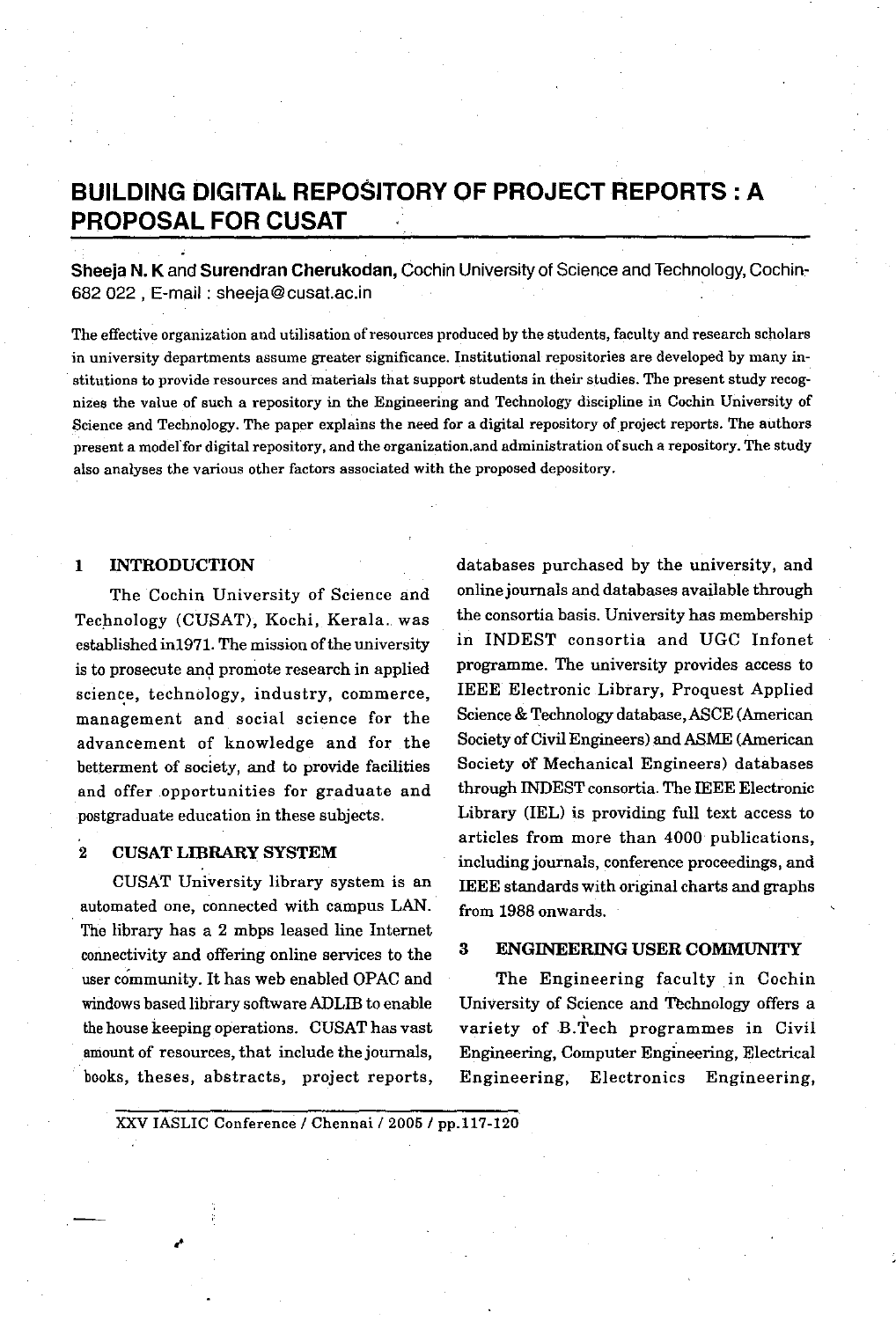### BUILDING DIGITAL REPOSITORY OF PROJECT REPORTS: A PROPOSAL

Information Technology, Mechanical Engineering and Safety and Fire Engineering. Under the faculty of Technology the University has seven Departments namely Computer Application, Computer Science, Electronics, Instrumentation, Polymer Science and Rubber Technology, Ship Technology and the International School of Photonics. Majority of the Departments offer B.Tech and M.Tech programmes in the concerned subjects. All the Departments offer Ph.D programmes also thus produce a large amount of research materials, mainly consisting of project reports and research papers.

#### $\boldsymbol{4}$ **INSTITUTIONAL REPOSITORY**

An institutional repository is a database with a set of services to capture, store, index, preserve and redistribute a university's scholarly research in digital formats. Lynch defines institutional repositories as in the following way: "A university-based institutional repository is a set of services that a university offers to the members of its community for the management and dissemination of digital materials created by the institution and its community members. It is most essentially an organisational commitment to the stewardship of these digital materials, including long-term preservation where appropriate, as well as organisation and access or distribution"[3].

#### $\overline{5}$ WHY INSTITUTIONAL REPOSITORY **IN CUSAT**

Institutional repositories are being constructed today to address the needs of scholarly communication in a digital environment[1]. During the past decades colleges and universities have witnessed an exponential growth in digital information available for teaching and learning. As the quantity of information continues to increase and these

collections expand, there is need for a repository that can provide appropriate storage and access to all these valuable material in a flexible and extensible manner for the foreseeable future. This need has led many organizations to select a digital library solution that can assimilate current collections and accommodate new materials, as they become available[2].

The completion of the course in Engineering and Technology in the University requires the preparation of a project report on a subject selected by the student and approved by the Supervising teacher. So each student wants information on the topics of projects, list and details of previous projects submitted, factual data for the current projects etc. If the library builds a digital resource base for project reports it shall be of immense benefit to the students for accessing large amount of data. The depository will also help the staff to achieve bibliographical control of project reports and ensure full text accessibility to the reports being completed.

## **5.1 Building Digital Repository**

The development of policies that govern content acquisition, distribution, and maintenance are the first steps of building any repository. There are many factors to be considered like, what is the mission of the repository? what kinds of contents will be accepted for building the collection? who are the key users of the repository? who can deposit contents in the repository? who will provide metadata?

The mission of the CUSAT project repository is to provide necessary resources essential for engineering undergraduates for their projects. The model is designed as a centralised one, controlled by a team of university library staff. Students can submit their project reports to the library in digital form. The team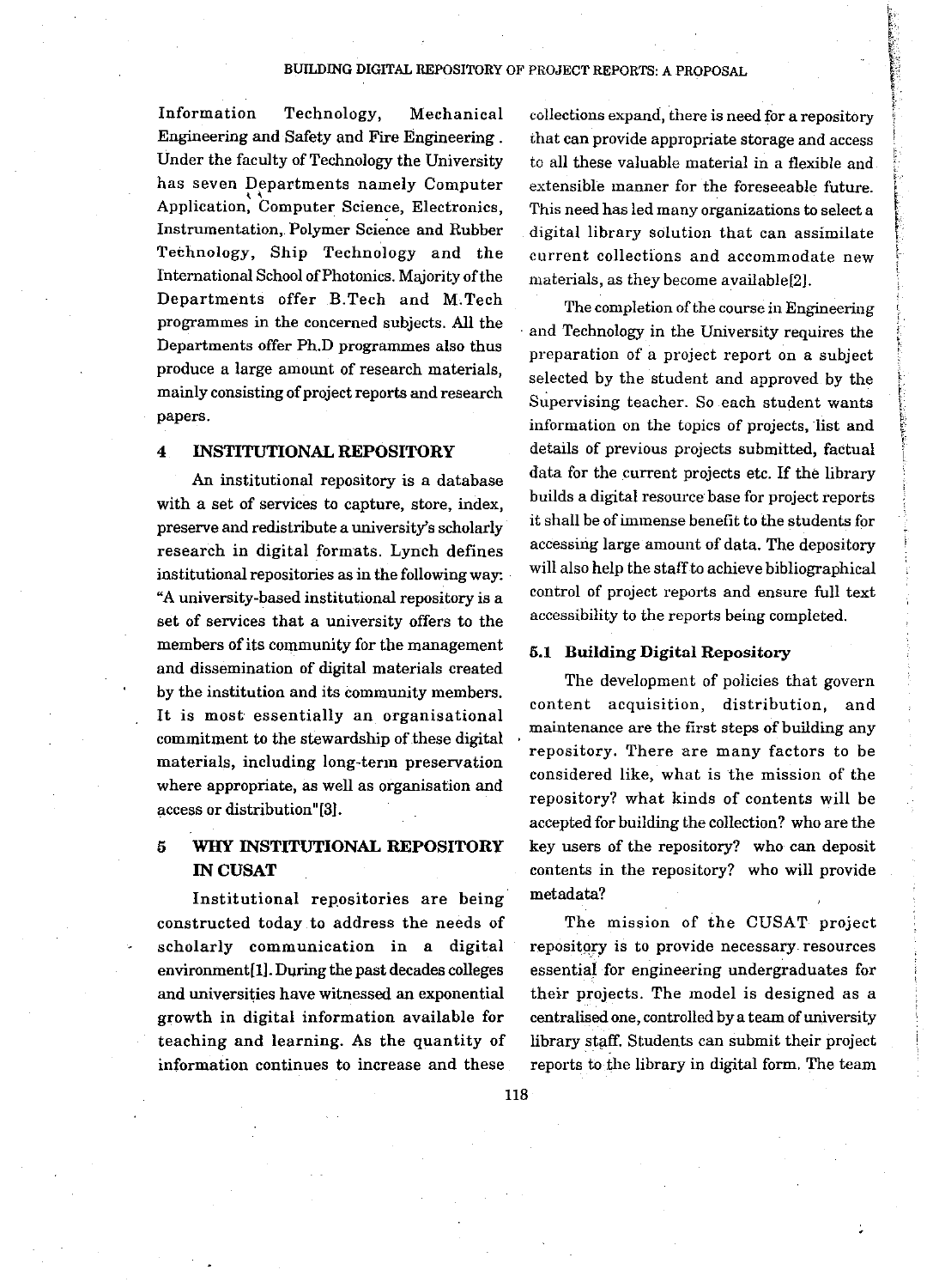of staff who manage the repository review the reports and create metadata and submit the contents to the repository.

Another important thing in the repository is installation of the software platform. There are a number of software platforms for building institutional repositories. The following are some of the leading institutional repository software platforms: Archimede, an open source software for building institutional repositories developed by the Laval University Library; Bepress, developed by the Berkeley Electronic Press; CDSware developed by CERN, the European Organization for Nuclear Research, based in Geneva; CONTENTdm of DiMeMa Incorporations; Dspace, jointly developed by MIT and Hewlett Packard Labs. Eprints, a free, open source software developed at the University of Southampton. Fedora jointly developed by the University of Virginia and Cornell University; Greenstone Developed by the New Zealand Digital Library Project at the University of Waikato, and Open Repository a commercial software service for building institutional repositories developed by BioMed Central. Research institutions worldwide widely use DSpace for a variety of digital archiving needs including institutional repositories to learning object repositories, electronic records management, and more.

### 5.2 Workflow

The following diagram shows the workflow of the proposed study. The first step begins with the resource development of the repository. The contents of the repository come mainly from three sources. The major part of the repository is built by adding the project reports produced by the students in digital format. The students send the reports to the collection centre of the university library and the selection teams review the contents of the reports based on the policies formulated for the purpose and add them to the repository. Metadata are created by the team for enhancing access to the repository through different terms.

The second source of the digital repository is coming from faculties and research scholars in the form of guidelines, teaching aids, preprints, post prints learning objects, full text of original articles etc. This type of resources may guide the students on how to conduct a study, what are the methods of searching the literature and collecting data, and the production of a final project report.

The third source of the digital repository includes the selected articles on recent developments in the areas of Engineering and Technology appeared in online journals and databases. For this purpose the selection team can seek the help of the faculty for inclusion and deletion of certain materials. These resources will help the students to select a problem for their study, literature search, image search, etc.

When the repository is ready with contests and selected software platform, it is put to use by the students, who can access the depository from their labs through the campus wide network. The end-user or public interface will supports search and retrieval of items by browsing or searching the metadata.



## 5.3 Metadata, Standards, Protocols / Interoperability

A digital repository exists to preserve the ability to use the intellectual content of the digital objects within it. For this to happen, the

119